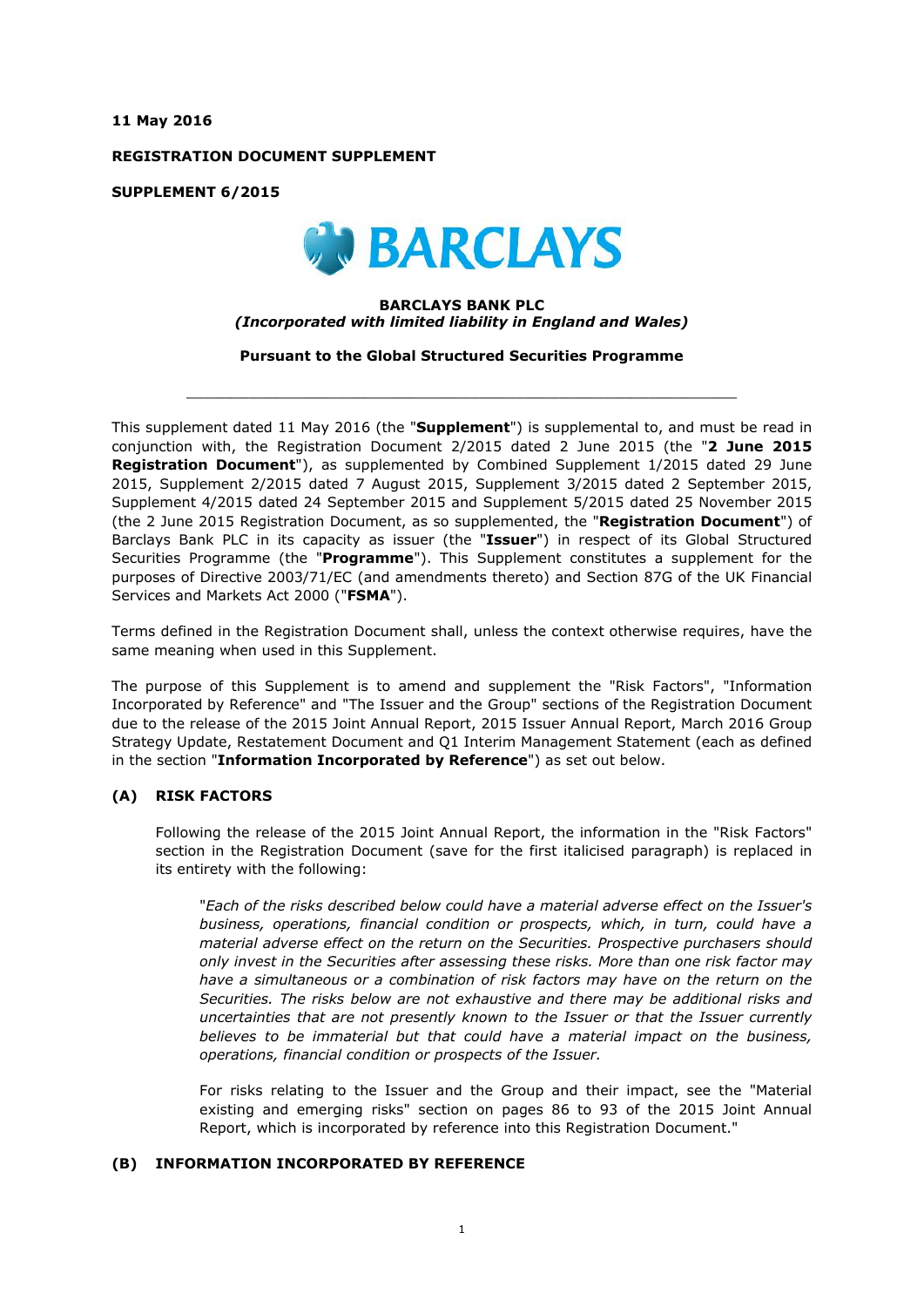The "Information Incorporated by Reference" section is supplemented by:

- (i) adding the following documents to the list of documents incorporated by reference:
	- (1) the joint Annual Report of Barclays PLC and the Issuer, as filed with the US Securities and Exchange Commission (the "**SEC**") on Form 20-F on 1 March 2016 in respect of the years ended 31 December 2014 and 31 December 2015 (the "**2015 Joint Annual Report**");
	- (2) the Annual Report of the Issuer containing the audited consolidated financial statements of the Issuer in respect of the year ended 31 December 2015 (the "**2015 Issuer Annual Report**");
	- (3) the joint announcement of Barclays PLC and the Issuer relating to the Group Strategy Update, as filed with the SEC on Form 6-K on 1 March 2016 (the "**March 2016 Group Strategy Update**");
	- (4) the Group Reporting Changes 2015 and 2014 Results Restatement Document of Barclays PLC, as filed with the SEC on Form 6-K on 15 April 2016 (the "**Restatement Document**"); and
	- (5) the unaudited Q1 2016 Results Announcement of Barclays PLC in respect of the three months ended 31 March 2016, as filed with the SEC on Form 6-K on 27 April 2016 (the "**Q1 Interim Management Statement**"),
- (ii) adding the following page references in respect of the 2015 Joint Annual Report, 2015 Issuer Annual Report and March 2016 Group Strategy Update to the cross-reference lists

| <b>From the 2015 Joint Annual Report</b>                                        |                  |
|---------------------------------------------------------------------------------|------------------|
| Governance                                                                      |                  |
| Directors' report                                                               | Pages 2 to 45    |
| People                                                                          | Pages 46 to 49   |
| Remuneration Report                                                             | Pages 50 to 83   |
| <b>Risk review</b>                                                              |                  |
| Material existing and emerging risks                                            | Pages 86 to 93   |
| Risk management                                                                 | Pages 94 to 109  |
| Risk performance                                                                | Pages 110 to 176 |
| Supervision and regulation                                                      | Pages 177 to 182 |
| <b>Financial review</b>                                                         | Pages 183 to 207 |
| <b>Financial statements</b>                                                     |                  |
| Independent Registered Public Accounting Firm's report for                      | Page 210         |
| <b>Barclays PLC</b>                                                             |                  |
| Consolidated financial statements of Barclays PLC                               | Pages 211 to 217 |
| Notes to the consolidated financial statements of Barclays                      | Pages 218 to 305 |
| <b>PLC</b><br><b>Additional information</b>                                     |                  |
| Additional Shareholder Information                                              |                  |
|                                                                                 | Pages 307 to 320 |
| Additional Information                                                          | Pages 321 to 335 |
| Independent Registered Public Accounting Firm's report for<br>Barclays Bank PLC | Page 433         |
| Barclays Bank PLC Data                                                          | Pages 434 to 453 |
|                                                                                 |                  |
| <b>From the 2015 Issuer Annual Report</b>                                       |                  |
| <b>Strategic Report</b>                                                         | Pages 1 to 27    |
| Governance                                                                      |                  |
| Directors' report                                                               | Pages 32 to 34   |
| Directors and Officers                                                          | Page 35          |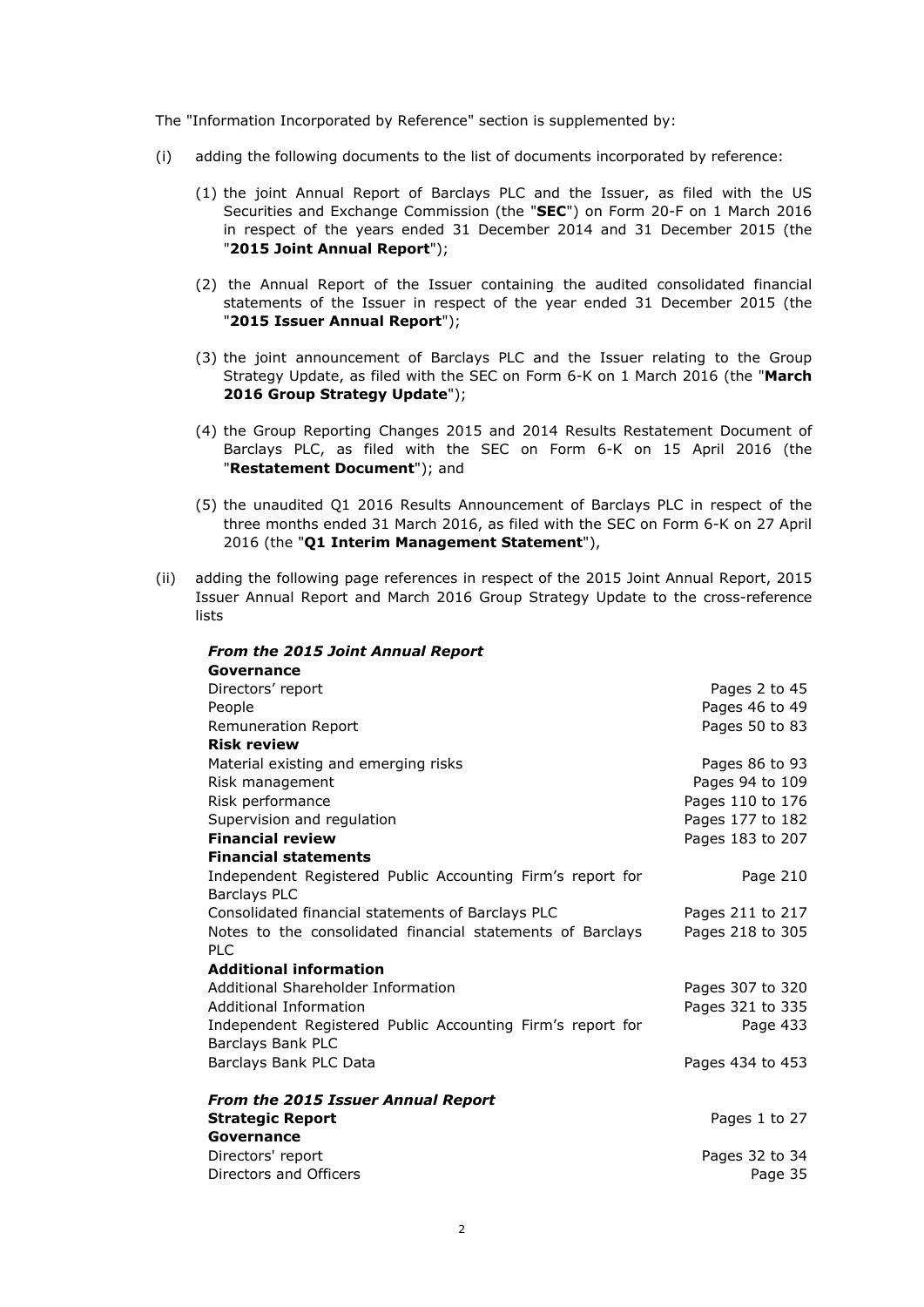| <b>Risk review</b>                                                                     |                                             |
|----------------------------------------------------------------------------------------|---------------------------------------------|
| Material existing and emerging risks                                                   | Pages 38 to 46                              |
| Risk management                                                                        | Pages 48 to 63                              |
| Risk performance                                                                       | Page 64                                     |
| Credit risk                                                                            | Pages 65 to 86                              |
| Market risk                                                                            | Pages 87 to 93                              |
| Funding risk- Capital                                                                  | Pages 94 to 97                              |
| Funding risk - Liquidity                                                               | Pages 98 to 115                             |
| Operational risk                                                                       | Pages 116 to 118                            |
| Conduct risk                                                                           | Pages 119 to 122                            |
| Supervision and regulation                                                             | Pages 123 to 130                            |
| <b>Financial review</b>                                                                |                                             |
| Key performance indicators                                                             | Pages 132 to 133                            |
| Consolidated summary income statement                                                  | Page 134                                    |
| Income statement commentary                                                            | Page 135                                    |
| Consolidated summary balance sheet                                                     | Page 136                                    |
| Balance sheet commentary                                                               | Page 137                                    |
| Segmental analysis                                                                     | Page 138                                    |
| Analysis of results by business                                                        | Pages 139 to 152                            |
| <b>Financial statements</b>                                                            |                                             |
| Presentation of information                                                            | Pages 154 to 155                            |
| Independent Auditors' report                                                           | Pages 156 to 157                            |
| Independent Registered Public Accounting Firm's report                                 | Page 158                                    |
| <b>Consolidated financial statements</b>                                               |                                             |
| Consolidated income statement                                                          | Page 159                                    |
| Consolidated statement of comprehensive income                                         | Page 160                                    |
| Consolidated balance sheet                                                             | Page 161                                    |
| Consolidated statement of changes in equity                                            | Page 162                                    |
| Statement of changes in equity                                                         | Page 163                                    |
| Consolidated cash flow statement                                                       | Page 164                                    |
| Notes to the financial statements                                                      | Pages 165 to 276                            |
| From the March 2016 Group Strategy Update                                              |                                             |
| Group Chief Executive Officer - Strategy Update                                        | Page 1                                      |
| <b>Barclays</b><br>Transatlantic<br>$\overline{\phantom{a}}$<br>Consumer,<br>Corporate | Page 1<br>and                               |
| <b>Investment Bank</b>                                                                 |                                             |
| Proposed selldown of BAGL                                                              | Page 2                                      |
| Non-Core rundown                                                                       | Page 2                                      |
| Dividends                                                                              | Page 2                                      |
| Financial Progress and Targets                                                         | Page 2                                      |
| Certain Non-IFRS Measures                                                              | Pages 3 to 4                                |
| Forward Looking Statements                                                             | Page 5                                      |
|                                                                                        |                                             |
| <b>From the Restatement Document</b>                                                   |                                             |
|                                                                                        |                                             |
| Overview of Reporting Changes                                                          | Pages 3 to 4                                |
| Performance Highlights                                                                 | Pages 5 to 6                                |
| Results by Business                                                                    |                                             |
| <b>Barclays UK</b>                                                                     | Pages 7 to 9                                |
| Barclays Corporate & International                                                     |                                             |
| <b>Head Office</b>                                                                     | Page 13                                     |
| <b>Barclays Non-Core</b>                                                               | Pages 14 to 15                              |
| Discontinued Operation: Barclays Africa                                                |                                             |
| Barclays Results by Quarter                                                            | Pages 18 to 26                              |
| Performance Management                                                                 | Pages 10 to 12<br>Pages 16 to 17<br>Page 27 |
|                                                                                        |                                             |
| <b>From the Q1 Interim Management Statement</b><br>Performance Highlights              | Pages 2 to 5                                |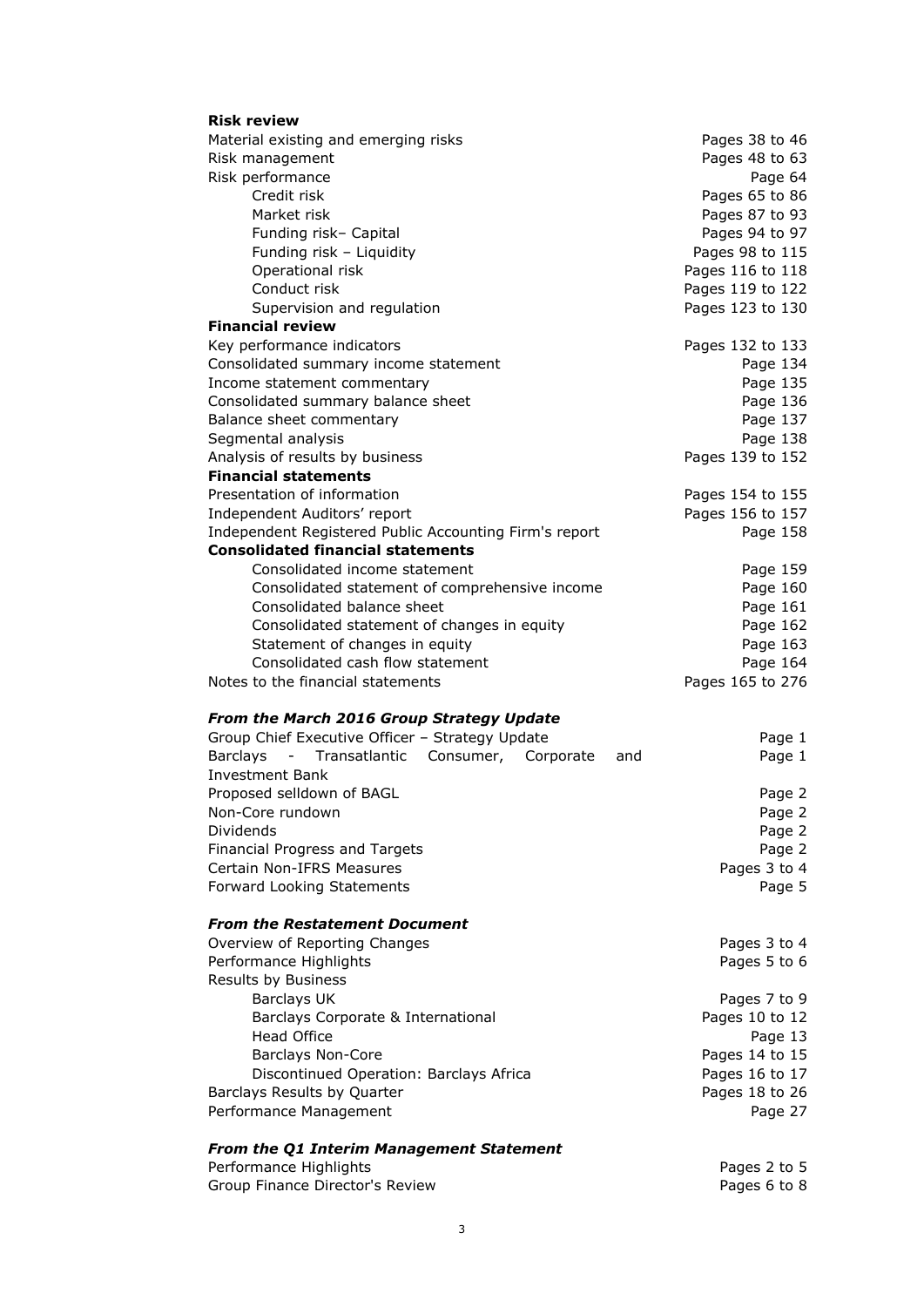| Quarterly Results Summary                          | Pages 9 to 11  |
|----------------------------------------------------|----------------|
| Quarterly Core Results by Business                 | Pages 12 to 15 |
| Discontinued Operation                             | Page 16        |
| Performance Management                             |                |
| Returns and equity by business                     | Page 17        |
| Margins and balances                               | Page 18        |
| <b>Condensed Consolidated Financial Statements</b> | Pages 19 to 21 |
| Capital                                            | Pages 22 to 23 |
| <b>Risk Weighted Assets</b>                        | Page 24        |
| Leverage                                           | Page 25        |
| Shareholder Information                            | Page 26        |

Only information listed in the cross-reference lists above are incorporated by reference into the Registration Document.

For the purposes of the prospectus rules made under Section 73A of the FSMA and the Registration Document, the information incorporated by reference, either expressly or implicitly, into the 2015 Joint Annual Report, the 2015 Annual Report, the March 2016 Group Strategy Update, the Restatement Document, or the Q1 Interim Management Statement do not form part of any of the Registration Document.

Information in the 2015 Joint Annual Report, 2015 Issuer Annual Report, March 2016 Group Strategy Update, Restatement Document and Q1 Interim Management Statement which is not incorporated by reference into the Registration Document is either not relevant for the investor or is covered elsewhere in the Registration Document.

The above documents may be inspected during normal business hours at the registered office of the Issuer or at https://www.home.barclays/barclays-investor-relations/resultsand-reports/annual-reports.html.

## **(C) THE ISSUER AND THE GROUP**

Following the release of the 2015 Joint Annual Report and the March 2016 Group Strategy Updates, the second paragraph in the section "The Issuer and the Group" is amended by:

(i) deleting the second paragraph in its entirety and replacing it with the following:

"The Group is a transatlantic consumer, corporate and investment bank offering products and services across personal, corporate and investment banking, credit cards and wealth management, with a strong presence in our two home markets of the UK and the US. Following the March 2016 Group Strategy Update (as defined above), the Group will be focused on two core divisions – Barclays UK and Barclays Corporate & International. Barclays UK comprises the UK retail banking operations, UK consumer credit card business, UK wealth management business and corporate banking for smaller businesses. Barclays Corporate & International comprises the corporate banking franchise, the Investment Bank, the US and international cards business and international wealth management. Assets which do not fit the Group's strategic objectives will continue to be managed in Barclays Non-Core and designated for exit or run-down over time."

(ii) deleting the fourth paragraph in its entirety and replacing it with the following: material adverse change statement and replacing it with the following:

> "Based on the Bank Group's audited financial information for the year ended 31 December 2015, the Bank Group had total assets of £1,120,727m (2014: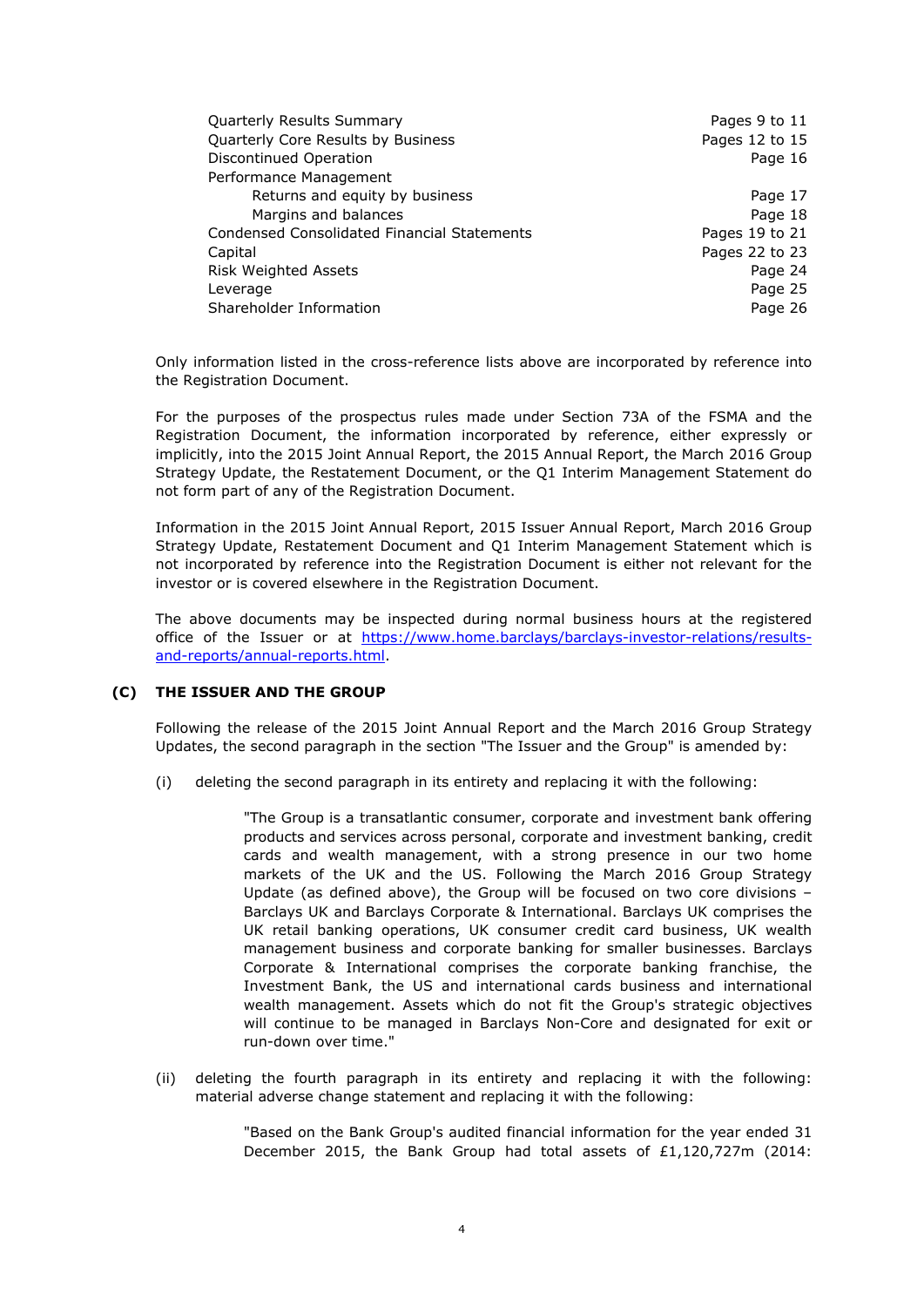£1,358,693m), total net loans and advances<sup>1</sup> of £441,046m (2014: £470,424m), total deposits<sup>2</sup> of £465,387m (2014: £486,258m), and total shareholders' equity of £66,019m (2014: £66,045m) (including non-controlling interests of £1,914m (2014: £2,251m)). The profit before tax from continuing operations of the Bank Group for the year ended 31 December 2015 was £2,841m (2014: £2,309m) after credit impairment charges and other provisions of £2,114m (2014: £2,168m). The financial information in this paragraph is extracted from the audited consolidated financial statements of the Bank for the year ended 31 December 2015."

(iii) deleting the information set out under "Acquisitions, Disposals and Recent Developments" and replacing it with the following:

#### "**March 2016 Group Strategy Update**

On 1 March 2016, Barclays PLC and the Issuer announced an update to the Group's strategy including the following initiatives:

- simplification of the Group to focus on two core divisions Barclays UK and Barclays Corporate & International;
- intention to sell down the Group's stake in Barclays Africa Group Limited to a level which permits accounting and regulatory deconsolidation over the subsequent two to three years;
- one-time enlargement of Barclays Non-Core, with transfer of approximately £8bn risk weighted assets;
- updated guidance on dividend; and
- new Group financial targets focused on Return on Tangible Equity, Common Equity Tier 1 ratio and Cost:Income ratio.

Please refer to the March 2016 Group Strategy Update incorporated by reference for further information."

(iv) deleting the information set out under "Legal, Competition and Regulatory Matters" in its entirety and replacing it with the following:

> "For a description of the governmental, legal or arbitration proceedings that the Issuer and the Group face, see Note 27 (Provisions) and Note 29 (Legal, competition and regulatory matters) to the financial statements of Barclays PLC on pages 259 to 260 and pages 261 to 271 of the 2015 Joint Annual Report."

(v) deleting the first and second paragraphs under "General" and replacing it with the following:

> "The Group is engaged in various other legal, competition and regulatory matters both in the UK and a number of overseas jurisdictions. It is subject to legal proceedings by and against the Group which arise in the ordinary course of business from time to time, including (but not limited to) disputes in relation to contracts, securities, debt collection, consumer credit, fraud, trusts, client assets, competition, data protection, money laundering, financial crime, employment, environmental and other statutory and common law issues.

i,

 $<sup>1</sup>$  Total net loans and advances include balances relating to both bank and customer accounts.</sup>

 $2$  Total deposits include deposits from bank and customer accounts.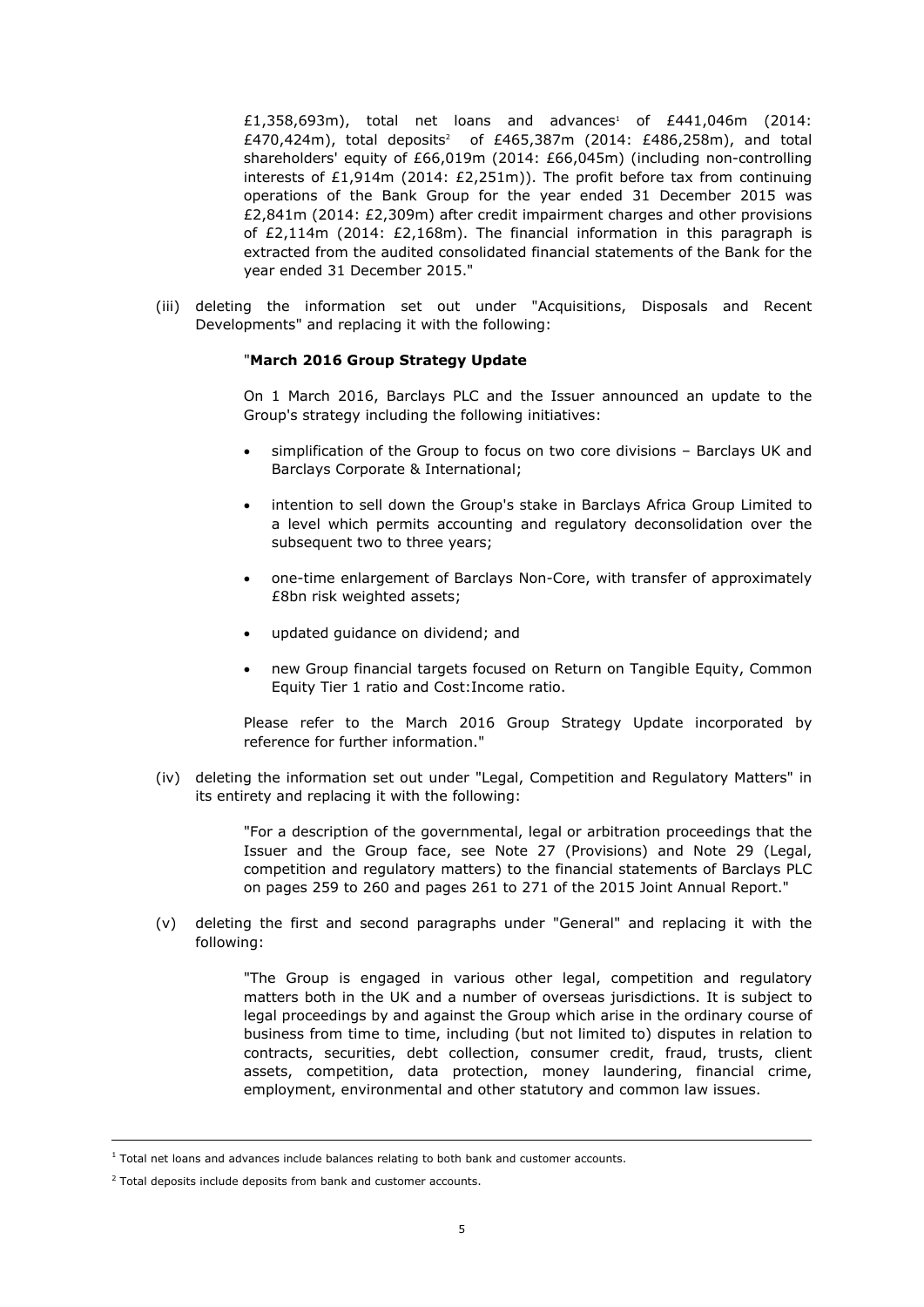The Group is also subject to enquiries and examinations, requests for information, audits, investigations and legal and other proceedings by regulators, governmental and other public bodies in connection with (but not limited to) consumer protection measures, compliance with legislation and regulation, wholesale trading activity and other areas of banking and business activities in which the Group is or has been engaged. The Group is keeping all relevant agencies briefed as appropriate in relation to these matters and others described in this Note on an ongoing basis."

(vi) deleting the information under "Directors" in its entirety and replacing it with the following:

> "The Directors of the Issuer, each of whose business address is 1 Churchill Place, London E14 5HP, United Kingdom, their functions in relation to the Group and their principal outside activities (if any) of significance to the Group are as follows:

| Name                        | $Function(s)$ within the<br>Group | Principal outside activities                                                                                                                                                                                                                          |
|-----------------------------|-----------------------------------|-------------------------------------------------------------------------------------------------------------------------------------------------------------------------------------------------------------------------------------------------------|
| John McFarlane <sup>3</sup> | Chairman                          | Chairman, Barclays PLC;<br>Director, <b>compared to the Strutt</b><br>Westfield<br>Corporation; Director, Old<br>Oak Holdings Limited;<br>Chairman, The CityUK                                                                                        |
| James Staley <sup>4</sup>   | Chief Executive Officer           | Chief Executive<br>Group<br>Officer, Barclays PLC                                                                                                                                                                                                     |
| Tushar Morzaria             | Group Finance Director            | Finance Director, Barclays<br><b>PLC</b>                                                                                                                                                                                                              |
| Mike Ashley                 | Non-Executive Director            | Non-Executive<br>Director,<br>Barclays PLC; Member, HM<br>Treasury Audit Committee;<br>Member, Institute<br>оf<br>Chartered Accountants in<br>England & Wales' Ethics<br>Standards<br>Committee;<br>Vice-Chair,<br>European<br>Financial<br>Reporting |

3 John McFarlane succeeded Sir David Walker as Chairman of the Issuer and Barclays PLC with effect from the conclusion of the Barclays PLC AGM on 23 April 2015. On 8 July 2015, Barclays PLC and the Issuer announced the departure of Antony Jenkins as Chief Executive Officer and the appointment of John McFarlane as Executive Chairman pending the appointment of a new Chief Executive. On 28 October 2015, Barclays PLC and the Issuer announced the appointment of James E. Staley as Chief Executive Officer of Barclays PLC and the Issuer. Mr Staley took up his role, and joined the Boards of Barclays PLC and the Issuer as a Director, with effect from 1 December 2015. Mr McFarlane's function reverted to Chairman as at 30 November 2015.

-

4 John McFarlane succeeded Sir David Walker as Chairman of the Issuer and Barclays PLC with effect from the conclusion of the Barclays PLC AGM on 23 April 2015. On 8 July 2015, Barclays PLC and the Issuer announced the departure of Antony Jenkins as Chief Executive Officer and the appointment of John McFarlane as Executive Chairman pending the appointment of a new Chief Executive. On 28 October 2015, Barclays PLC and the Issuer announced the appointment of James E. Staley as Chief Executive Officer of Barclays PLC and the Issuer. Mr Staley took up his role, and joined the Boards of Barclays PLC and the Issuer as a Director, with effect from 1 December 2015. Mr McFarlane's function reverted to Chairman as at 30 November 2015.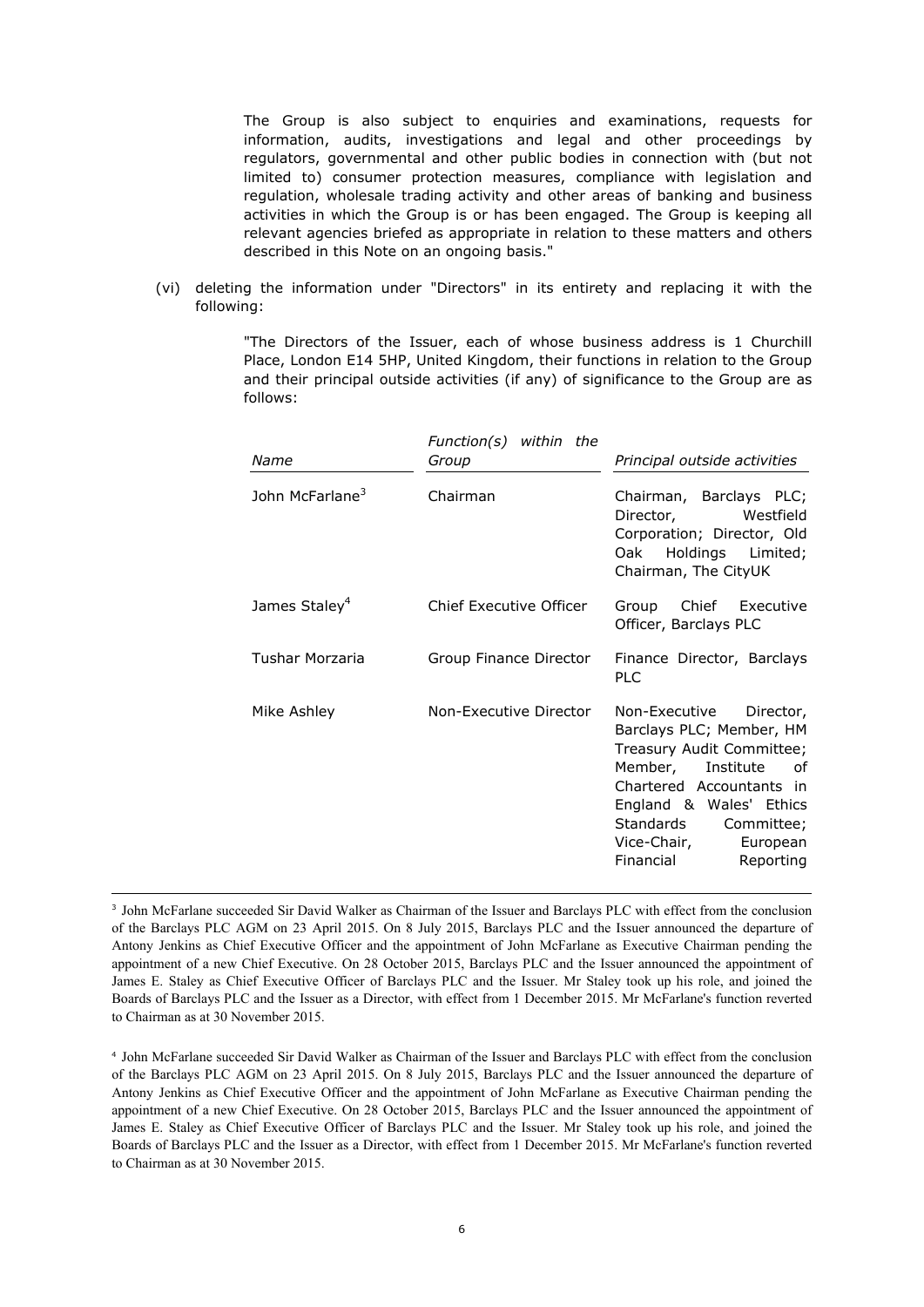| Name                    | Function(s) within the<br>Group                          | Principal outside activities                                                                                                                                                                                                                                                                                                                                                                                                                                                                                                                |
|-------------------------|----------------------------------------------------------|---------------------------------------------------------------------------------------------------------------------------------------------------------------------------------------------------------------------------------------------------------------------------------------------------------------------------------------------------------------------------------------------------------------------------------------------------------------------------------------------------------------------------------------------|
|                         |                                                          | Advisory Group's Technical<br>Expert Group; Chairman,<br>Government Internal Audit<br>Agency; Member, Board of<br>The Charity Commission                                                                                                                                                                                                                                                                                                                                                                                                    |
| Tim Breedon CBE         | Non-Executive Director                                   | Non-Executive<br>Director,<br>PLC;<br>Barclays<br>Adviser,<br>Blackstone<br>Group<br>L.P;<br>Global<br>Chairman,<br>Apax<br>Alpha                                                                                                                                                                                                                                                                                                                                                                                                           |
| <b>Crawford Gillies</b> | Non-Executive Director                                   | Non-Executive<br>Director,<br>Barclays<br>PLC;<br>Non-<br>Executive<br>Director<br>Standard<br>Life<br>plc;<br>Chairman, Control<br>Risks<br>Limited;<br>Group<br>Senior<br>Independent Director of<br>SSE plc                                                                                                                                                                                                                                                                                                                              |
| Sir Gerry Grimstone     | Deputy Chairman and<br>Senior<br>Independent<br>Director | Chairman<br>Deputy<br>and<br>Senior<br>Independent<br>Barclays<br>Director,<br>PLC;<br>Chairman, Standard Life<br>plc; Deloitte LLP; Lead<br>non-executive, Ministry of<br>Defence;<br>Financial<br><b>Services</b><br>Trade<br>and<br>The<br>Investment Board;<br>Shareholder Executive                                                                                                                                                                                                                                                    |
| Reuben Jeffery III      | Non-Executive Director                                   | Non-Executive<br>Director,<br>PLC;<br>Chief<br>Barclays<br>Executive<br>Officer,<br>President and Director,<br>Rockefeller & Co., Inc. and<br>Rockefeller<br>Financial<br>$Inc$ ;<br>Services<br>Member<br>International<br>Advisory<br>Council of<br>China<br>the<br>Securities<br>Regulatory<br>Member,<br>Commission;<br>Advisory<br>Board<br>οf<br>Towerbrook<br>Capital<br>Partners<br>LP;<br>Director,<br>Services<br>Financial<br>Volunteer<br>Corps;<br>International<br>Advisory<br>Committee, J. Rothschild<br>Capital management |
| Dambisa Moyo            | Non-Executive Director                                   | Non-Executive<br>Director,<br>Non-<br><b>Barclays</b><br>PLC;<br>Executive<br>Director,                                                                                                                                                                                                                                                                                                                                                                                                                                                     |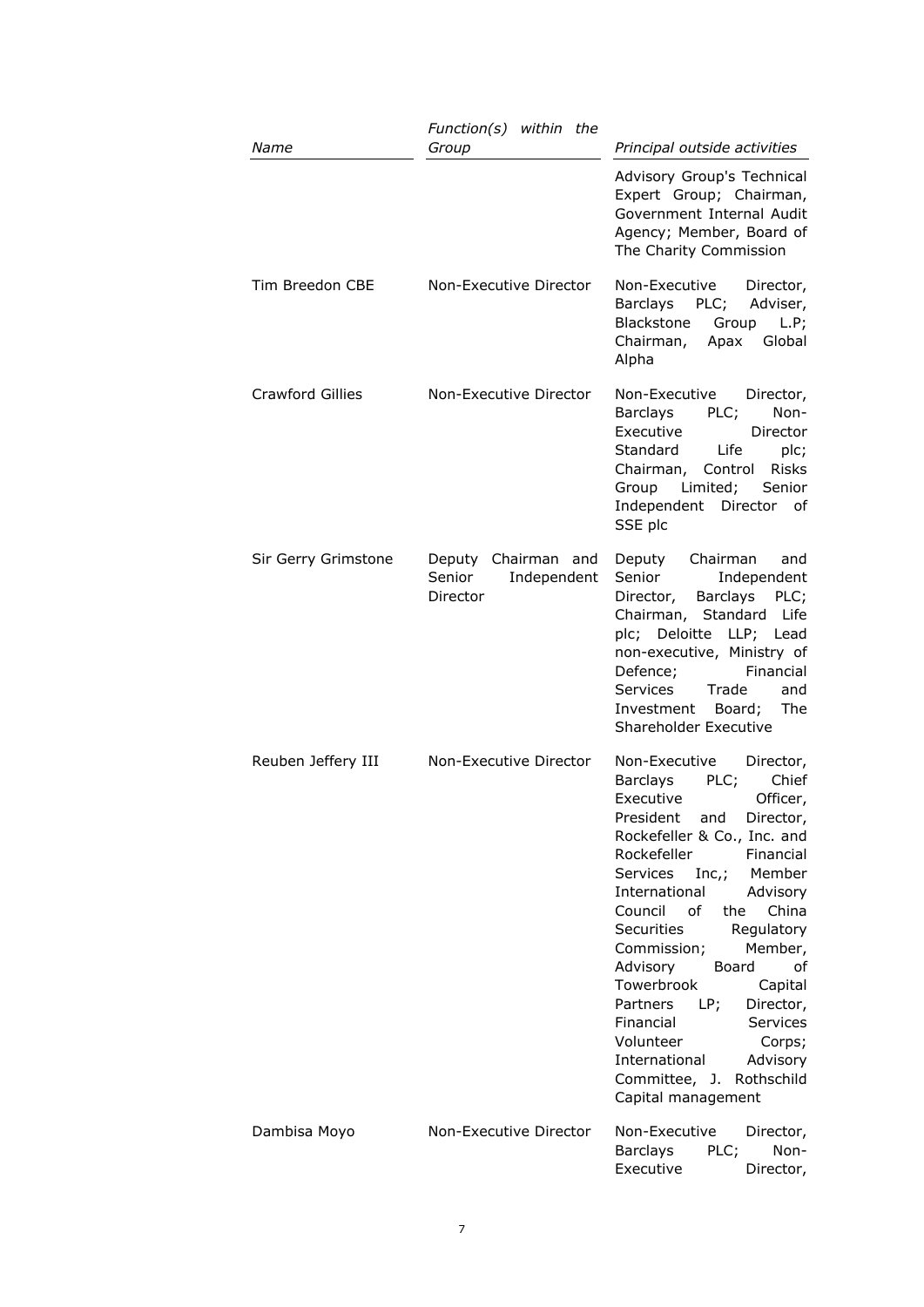| Name                  | Function(s) within the<br>Group | Principal outside activities                                                                                                                                                                                                                             |
|-----------------------|---------------------------------|----------------------------------------------------------------------------------------------------------------------------------------------------------------------------------------------------------------------------------------------------------|
|                       |                                 | SABMiller PLC;<br>Non-<br>Executive Director, Barrick<br>Gold Corporation; Non-<br>Executive<br>Director,<br>Seagate Technology                                                                                                                          |
| Diane de Saint Victor | Non-Executive Director          | Non-Executive<br>Director,<br>Barclays PLC; General<br>Counsel, <b>comparison</b><br>Company<br>Secretary and Executive<br>Director of ABB Limited;<br>Member, Advisory Board of<br>World<br>the<br><b>Economic</b><br>Forum's<br>Davos<br>Open<br>Forum |
| Diane Schueneman      | Non-Executive Director          | Non-Executive<br>Director,<br><b>Barclays PLC</b>                                                                                                                                                                                                        |
| Stephen Thieke        | Non-Executive Director          | Non-Executive<br>Director,<br><b>Barclays PLC</b>                                                                                                                                                                                                        |

No potential conflicts of interest exist between any duties to the Issuer of the Directors listed above and their private interests or other duties."

(vii) deleting the sentence under "Significant Change Statement" and replacing it with the following:

> "There has been no significant change in the financial or trading position of the Bank Group since 31 March 2015."

(viii) deleting the sentence under "Material Adverse Change Statement" and replacing it with the following:

> "There has been no material adverse change in the prospects of the Issuer since 31 December 2015."

(ix) deleting the paragraph under "Legal Proceedings" and replacing it with the following:

"Save as disclosed under "The Issuer and the Group — Legal Proceedings" (other than under the heading "General"), there are no governmental, legal or arbitration proceedings (including any such proceedings which are pending or threatened of which the Issuer is aware), which may have or have had during the 12 months preceding the date of this Registration Document, a significant effect on the financial position or profitability of the Issuer and/or the Bank Group."

To the extent that there is any inconsistency between (a) any statement in this Supplement and (b) any other statement in, or incorporated by reference in the Registration Document, the statements in (a) above shall prevail.

References to the Registration Document shall hereafter mean the Registration Document as supplemented by this Supplement. The Issuer has taken all reasonable care to ensure that the information contained in the Registration Document, as supplemented by this Supplement is, to